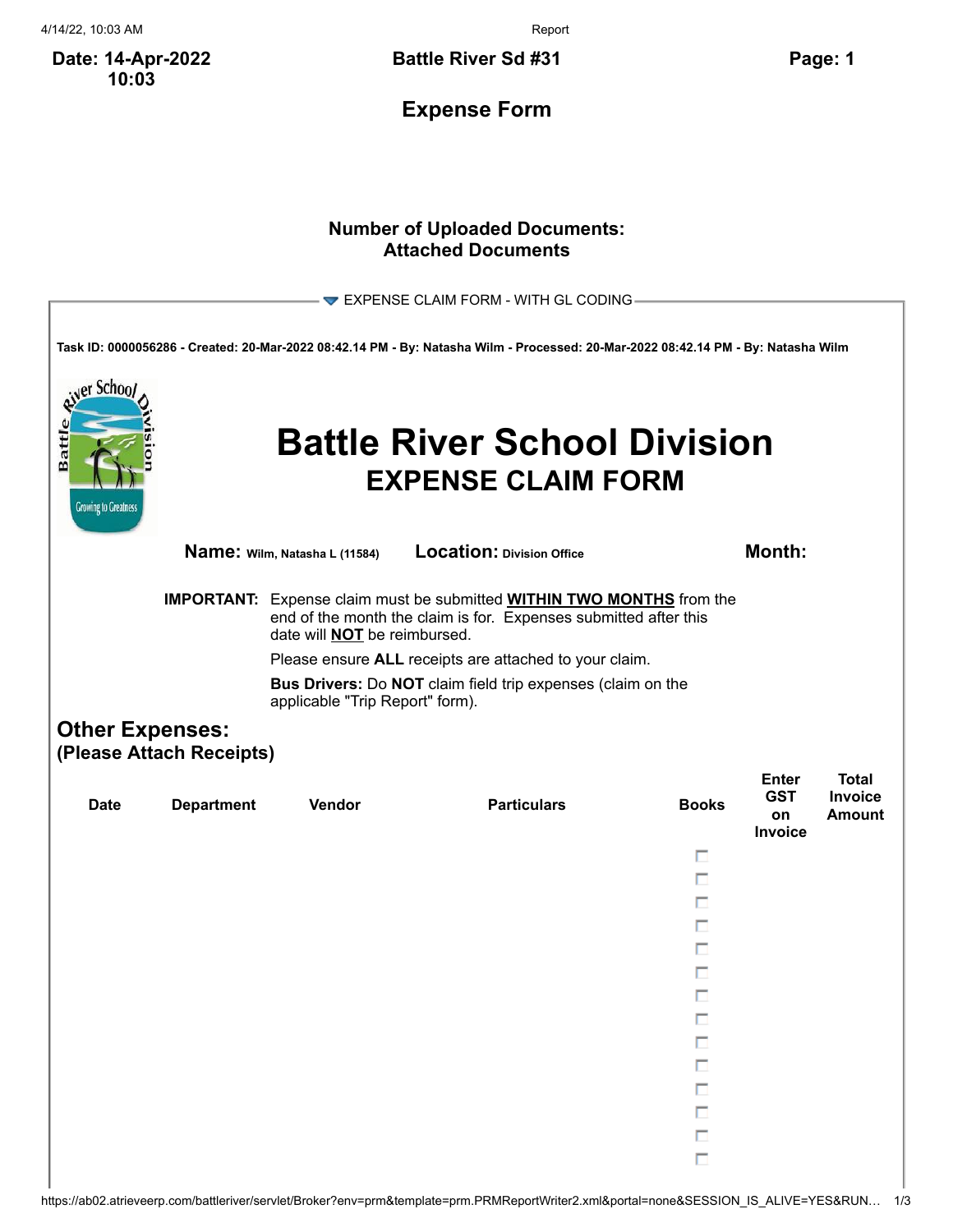г

## **REGULAR BUSINESS EXPENSES**

**Mileage and Meal Information:**

\*Check this box if your mileage claim for the calendar year **exceeds 5,000 KMS**

| <b>Date</b><br>(YYYYMMDD) | <b>Purpose</b>                   | From/To<br><b>Destination</b>                           | Km's<br>Round<br><b>Trip</b> | One<br><b>Way</b><br>Only | <b>Total</b><br><b>KMs</b> | <b>Total</b><br><b>Mileage</b><br><b>Expense</b> | <b>Breakfast</b>            | Lunch                     | <b>Dinner</b>     |
|---------------------------|----------------------------------|---------------------------------------------------------|------------------------------|---------------------------|----------------------------|--------------------------------------------------|-----------------------------|---------------------------|-------------------|
| 16-Mar-2022               | <b>CASS Spring</b><br>Conference | <b>Camrose to</b><br>G<br>Edmonton                      | 200                          | П                         | 200.00                     | 116.00                                           | $\Box$ 11.00                | $\Box$ 15.00              | $\Box$ 23.50      |
|                           |                                  | ø                                                       |                              | П                         | 0.00                       | 0.00                                             | П                           | П                         | П                 |
|                           |                                  | ø                                                       |                              | П                         | 0.00                       | 0.00                                             | П                           | П                         | $\Box$            |
|                           |                                  | Ø.                                                      |                              | П                         | 0.00                       | 0.00                                             | П                           | П                         | П                 |
|                           |                                  | Ø.                                                      |                              | $\Box$                    | 0.00                       | 0.00                                             | П                           | П                         | Π                 |
|                           |                                  | Ø.                                                      |                              | П                         | 0.00                       | 0.00                                             | П                           | п                         | П                 |
|                           |                                  | ø                                                       |                              | $\Box$                    | 0.00                       | 0.00                                             | П                           | П                         | $\Box$            |
|                           |                                  | ø                                                       |                              | П                         | 0.00                       | 0.00                                             | П                           | П                         | $\Box$            |
|                           |                                  | ø                                                       |                              | $\Box$                    | 0.00                       | 0.00                                             | П                           | П                         | $\Box$            |
|                           |                                  | ø                                                       |                              | П                         | 0.00                       | 0.00                                             | П                           | п                         | П                 |
|                           |                                  | ø                                                       |                              | $\Box$                    | 0.00                       | 0.00                                             | П                           | П                         | $\Box$            |
|                           |                                  | ø                                                       |                              | П                         | 0.00                       | 0.00                                             | П                           | П                         | $\Box$            |
|                           |                                  | ø                                                       |                              | $\Box$                    | 0.00                       | 0.00                                             | П                           | П                         | $\Box$            |
|                           |                                  | ø                                                       |                              | П                         | 0.00                       | 0.00                                             | П                           | П                         | П                 |
|                           |                                  | ø                                                       |                              | $\Box$                    | 0.00                       | 0.00                                             | П                           | П                         | П                 |
|                           |                                  | ø                                                       |                              | П                         | 0.00                       | 0.00                                             | П                           | П                         | $\Box$            |
|                           |                                  | ø                                                       |                              | $\Box$                    | 0.00                       | 0.00                                             | П                           | П                         | $\Box$            |
|                           |                                  | ø                                                       |                              | П                         | 0.00                       | 0.00                                             | П                           | п                         | П                 |
|                           |                                  | ø                                                       |                              | $\Box$                    | 0.00                       | 0.00                                             | П                           | П                         | П                 |
|                           |                                  | ø                                                       |                              | п                         | 0.00                       | 0.00                                             | п                           | П                         | П                 |
|                           |                                  |                                                         |                              | <b>Subtotals</b>          | 200.00                     | 116.00                                           | 0.00                        | 0.00                      | 0.00              |
|                           |                                  |                                                         | <b>Totals</b>                |                           |                            |                                                  |                             |                           |                   |
|                           |                                  | For Office Use Only:                                    |                              |                           |                            |                                                  |                             | Total Mileage 116.00      |                   |
|                           |                                  | <b>Total Subsistence</b><br><b>GST Auto Calculation</b> | 5.52                         |                           |                            |                                                  |                             | Total Subsistence 0.00    |                   |
|                           |                                  | <b>Total Other Expense</b><br><b>GST Entered</b>        | 0.00                         |                           |                            |                                                  |                             | Total Other Expenses 0.00 |                   |
|                           |                                  | <b>Grand Total GST</b>                                  | 5.52                         |                           |                            |                                                  |                             | Total Claim 116.00        |                   |
| <b>GL Account Number</b>  |                                  | <b>Taxes Included</b>                                   |                              | <b>Amount</b>             |                            | <b>Tax Code</b>                                  |                             |                           | <b>Tax Amount</b> |
| 1404400000001             |                                  | ⅆ                                                       |                              | 116.00                    |                            | G                                                |                             |                           | 5.52              |
|                           |                                  |                                                         |                              |                           |                            |                                                  | <b>Total Without Taxes:</b> |                           | 110.48            |
|                           |                                  |                                                         |                              |                           |                            |                                                  | <b>Tax Total:</b>           |                           | 5.52              |
|                           |                                  |                                                         |                              |                           |                            |                                                  | <b>Total With Taxes:</b>    |                           | 116.00            |
|                           |                                  | <b>Comments:</b>                                        |                              |                           |                            |                                                  |                             |                           |                   |